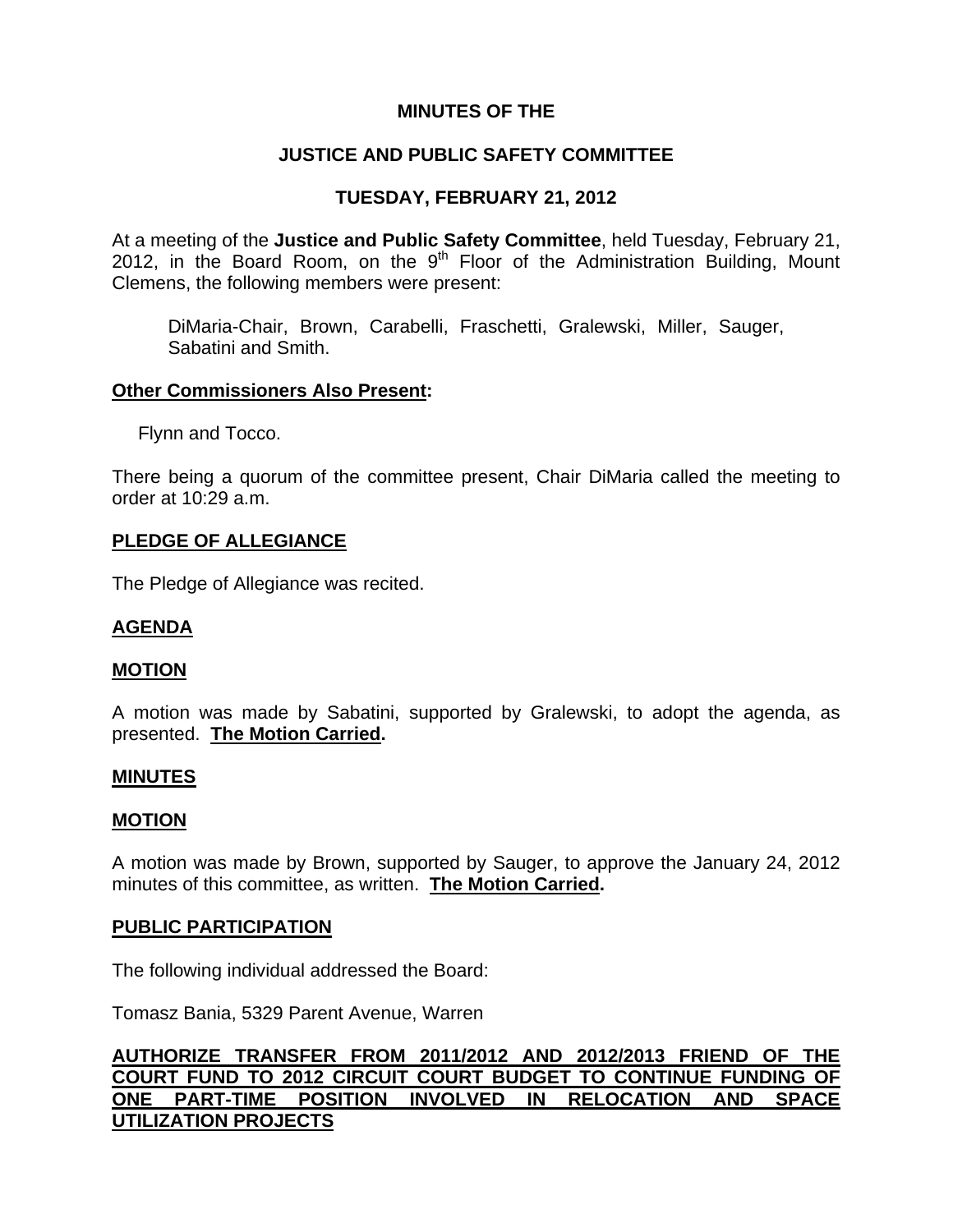John Brennan, Deputy Court Administrator, was present to answer questions.

# **MOTION**

A motion was made by Fraschetti, supported by Carabelli, to authorize a net transfer of \$28,700 from the 2011/2012 Friend of the Court fund and \$9,600 from the 2012/2013 Friend of the Court fund to the 2012 Circuit Court budget in the General Fund to continue funding of one part-time position involved in relocation and space utilization projects. **Forward to the Finance Committee.** 

The following commissioners spoke: Brown and Fraschetti.

Chair DiMaria called for a vote on the motion and **The Motion Carried.** 

## **ELIMINATE ONE DATA MAINTENANCE SUPERVISOR POSITION FROM PROBATE COURT AND ADD ONE JUDICIAL COURT CLERK POSITION TO THE CLERK/REGISTER OF DEEDS BUDGET PER RECOMMENDATION FROM THE CHIEF JUDGE**

Carmella Sabaugh, Todd Schmitz and Lisa Emerson were present.

## **MOTION**

A motion was made by Carabelli, supported by Sauger, to approve the elimination of one Data Maintenance Supervisor position from the Probate Court budget, account #10114801, and the addition of one Judicial Court Clerk position to the Clerk/Register of Deeds budget, account #10121501, and decrease and increase the appropriate budgets by the amounts necessary; retain the resulting difference in the Probate Court budget, account #10114801, of \$5,218. **Forward to the Finance Committee. The Motion Carried.** 

# **APPROVE 2012 BUDGET AMENDMENTS FOR FUND 350 FOR EMERGENCY MANAGEMENT GRANTS**

Vicki Wolber was present to answer questions.

## **MOTION**

A motion was made by Fraschetti, supported by Smith, to approve the 2012 budget amendments for Fund 350 for Emergency Management grants in the net amount of \$928,176.68, which includes \$913,993.94 in federal revenue and \$14,182.74 in fund balance to account for differences between the estimated amounts approved by the Board of Commissioners on December 15, 2011 and the actual year end amounts as of December 31, 2011. **Forward to the Finance Committee.**